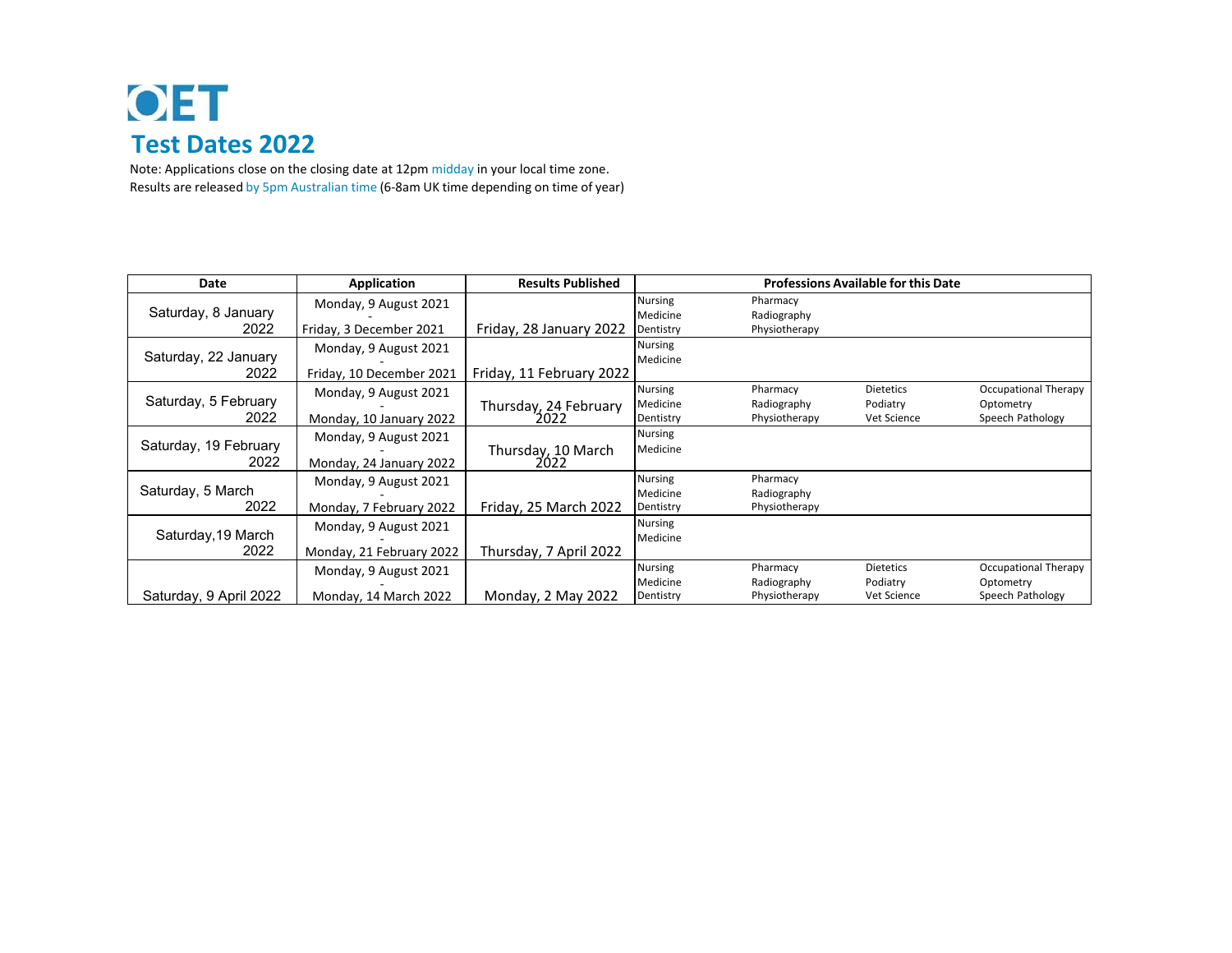

|                        |                                                                                                                                                                                                                                                                                                                                                     | Medicine                                                                                                                                                                                                                         |                                                                                                                                                                                                                                                             |                                                                                                                                       |                                                                                              |
|------------------------|-----------------------------------------------------------------------------------------------------------------------------------------------------------------------------------------------------------------------------------------------------------------------------------------------------------------------------------------------------|----------------------------------------------------------------------------------------------------------------------------------------------------------------------------------------------------------------------------------|-------------------------------------------------------------------------------------------------------------------------------------------------------------------------------------------------------------------------------------------------------------|---------------------------------------------------------------------------------------------------------------------------------------|----------------------------------------------------------------------------------------------|
| Tuesday, 22 March 2022 | Friday, 13 May 2022                                                                                                                                                                                                                                                                                                                                 |                                                                                                                                                                                                                                  |                                                                                                                                                                                                                                                             |                                                                                                                                       |                                                                                              |
|                        |                                                                                                                                                                                                                                                                                                                                                     | <b>Nursing</b>                                                                                                                                                                                                                   | Pharmacy                                                                                                                                                                                                                                                    | <b>Dietetics</b>                                                                                                                      | Occupational Therapy                                                                         |
|                        |                                                                                                                                                                                                                                                                                                                                                     | Medicine                                                                                                                                                                                                                         | Radiography                                                                                                                                                                                                                                                 | Podiatry                                                                                                                              | Optometry                                                                                    |
|                        |                                                                                                                                                                                                                                                                                                                                                     | Dentistry                                                                                                                                                                                                                        |                                                                                                                                                                                                                                                             |                                                                                                                                       | Speech Pathology                                                                             |
| Monday, 9 August 2021  |                                                                                                                                                                                                                                                                                                                                                     |                                                                                                                                                                                                                                  |                                                                                                                                                                                                                                                             |                                                                                                                                       |                                                                                              |
|                        |                                                                                                                                                                                                                                                                                                                                                     |                                                                                                                                                                                                                                  |                                                                                                                                                                                                                                                             |                                                                                                                                       |                                                                                              |
|                        |                                                                                                                                                                                                                                                                                                                                                     |                                                                                                                                                                                                                                  |                                                                                                                                                                                                                                                             |                                                                                                                                       |                                                                                              |
|                        |                                                                                                                                                                                                                                                                                                                                                     |                                                                                                                                                                                                                                  |                                                                                                                                                                                                                                                             |                                                                                                                                       |                                                                                              |
|                        |                                                                                                                                                                                                                                                                                                                                                     |                                                                                                                                                                                                                                  |                                                                                                                                                                                                                                                             |                                                                                                                                       |                                                                                              |
|                        |                                                                                                                                                                                                                                                                                                                                                     |                                                                                                                                                                                                                                  |                                                                                                                                                                                                                                                             |                                                                                                                                       |                                                                                              |
|                        |                                                                                                                                                                                                                                                                                                                                                     |                                                                                                                                                                                                                                  |                                                                                                                                                                                                                                                             |                                                                                                                                       |                                                                                              |
|                        |                                                                                                                                                                                                                                                                                                                                                     |                                                                                                                                                                                                                                  |                                                                                                                                                                                                                                                             |                                                                                                                                       |                                                                                              |
|                        |                                                                                                                                                                                                                                                                                                                                                     |                                                                                                                                                                                                                                  | Pharmacy                                                                                                                                                                                                                                                    |                                                                                                                                       |                                                                                              |
|                        |                                                                                                                                                                                                                                                                                                                                                     | Medicine                                                                                                                                                                                                                         |                                                                                                                                                                                                                                                             |                                                                                                                                       |                                                                                              |
| Monday, 13 June 2022   | Thursday, 28 July 2022                                                                                                                                                                                                                                                                                                                              | Dentistry                                                                                                                                                                                                                        | Physiotherapy                                                                                                                                                                                                                                               |                                                                                                                                       |                                                                                              |
|                        |                                                                                                                                                                                                                                                                                                                                                     | <b>Nursing</b>                                                                                                                                                                                                                   |                                                                                                                                                                                                                                                             |                                                                                                                                       |                                                                                              |
|                        |                                                                                                                                                                                                                                                                                                                                                     | Medicine                                                                                                                                                                                                                         |                                                                                                                                                                                                                                                             |                                                                                                                                       |                                                                                              |
| Monday, 27 June 2022   |                                                                                                                                                                                                                                                                                                                                                     |                                                                                                                                                                                                                                  |                                                                                                                                                                                                                                                             |                                                                                                                                       |                                                                                              |
| Monday, 9 August 2021  |                                                                                                                                                                                                                                                                                                                                                     |                                                                                                                                                                                                                                  | Pharmacy                                                                                                                                                                                                                                                    |                                                                                                                                       | Occupational Therapy                                                                         |
|                        |                                                                                                                                                                                                                                                                                                                                                     |                                                                                                                                                                                                                                  | Radiography                                                                                                                                                                                                                                                 | Podiatry                                                                                                                              | Optometry                                                                                    |
|                        |                                                                                                                                                                                                                                                                                                                                                     |                                                                                                                                                                                                                                  |                                                                                                                                                                                                                                                             |                                                                                                                                       | Speech Pathology                                                                             |
| Monday, 9 August 2021  |                                                                                                                                                                                                                                                                                                                                                     |                                                                                                                                                                                                                                  |                                                                                                                                                                                                                                                             |                                                                                                                                       |                                                                                              |
|                        |                                                                                                                                                                                                                                                                                                                                                     |                                                                                                                                                                                                                                  |                                                                                                                                                                                                                                                             |                                                                                                                                       |                                                                                              |
|                        |                                                                                                                                                                                                                                                                                                                                                     |                                                                                                                                                                                                                                  |                                                                                                                                                                                                                                                             |                                                                                                                                       |                                                                                              |
|                        |                                                                                                                                                                                                                                                                                                                                                     |                                                                                                                                                                                                                                  |                                                                                                                                                                                                                                                             |                                                                                                                                       |                                                                                              |
|                        |                                                                                                                                                                                                                                                                                                                                                     |                                                                                                                                                                                                                                  |                                                                                                                                                                                                                                                             |                                                                                                                                       |                                                                                              |
|                        | Monday, 9 August 2021<br>Monday, 9 August 2021<br>Monday, 11 April 2022<br>Monday, 2 May 2022<br>Monday, 9 August 2021<br>Monday, 16 May 2022<br>Monday, 9 August 2021<br>Monday, 30 May 2022<br>Monday, 9 August 2021<br>Monday, 9 August 2021<br>Monday, 11 July 2022<br>Monday, 1 August 2022<br>Monday, 9 August 2021<br>Monday, 15 August 2022 | Thursday, 26 May 2022<br>Friday, 17 June 2022<br>Friday, 1 July 2022<br>Thursday, 14 July 2022<br>Thursday, 11 August<br>2022<br>Thursday, 25 August<br>2022<br>Thursday, 15 September<br>2022<br>Thursday, 29 September<br>2022 | <b>Nursing</b><br><b>Nursing</b><br>Medicine<br><b>Nursing</b><br>Medicine<br>Dentistry<br><b>Nursing</b><br>Medicine<br><b>Nursing</b><br><b>Nursing</b><br>Medicine<br>Dentistry<br><b>Nursing</b><br>Medicine<br><b>Nursing</b><br>Medicine<br>Dentistry | Physiotherapy<br>Pharmacy<br>Radiography<br>Physiotherapy<br>Radiography<br>Physiotherapy<br>Pharmacy<br>Radiography<br>Physiotherapy | <b>Professions Available for This Date</b><br>Vet Science<br><b>Dietetics</b><br>Vet Science |